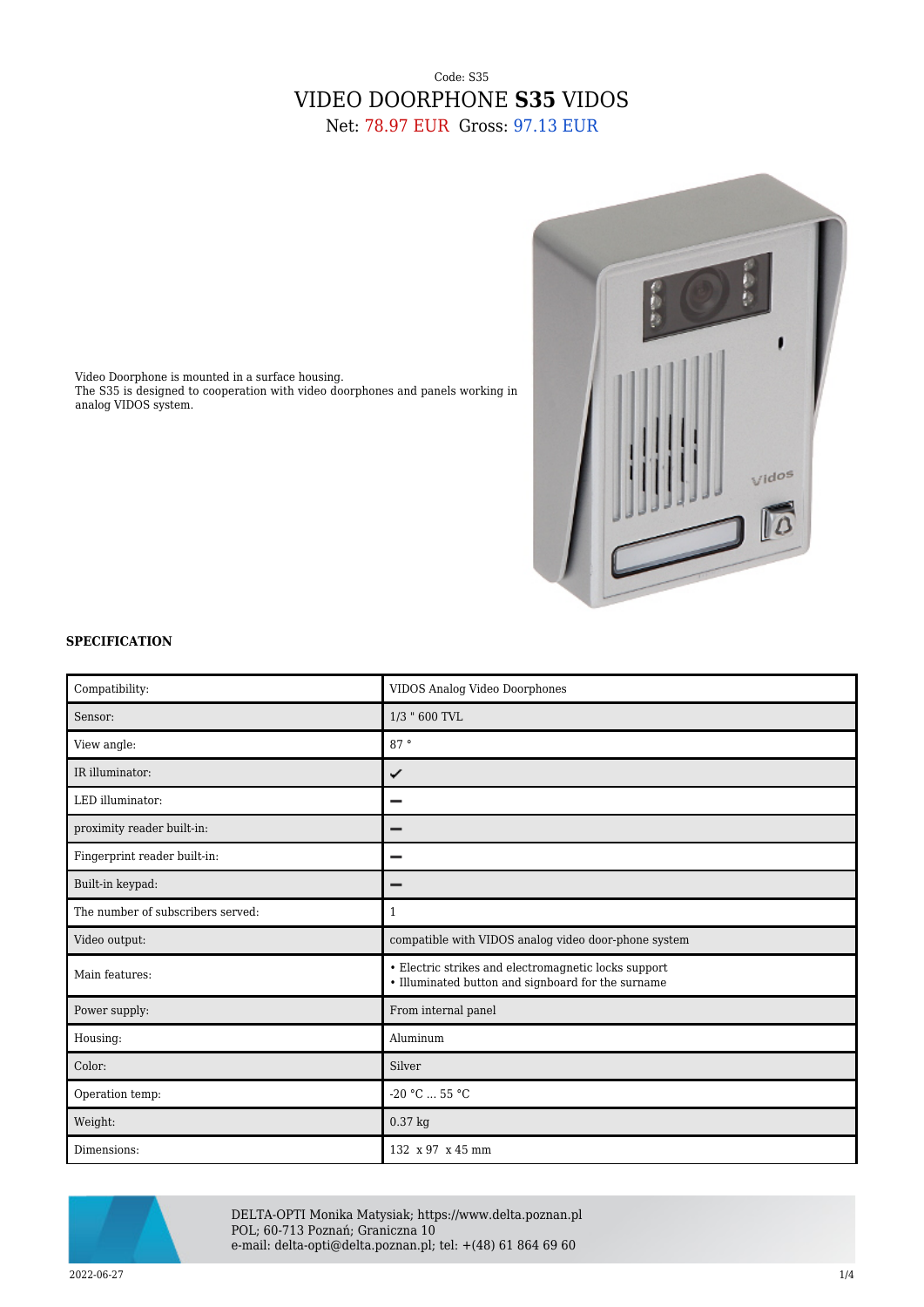| Manufacturer / Brand: | <b>VIDOS</b> |
|-----------------------|--------------|
| Guarantee:            | 3 years      |

## **PRESENTATION**

### Front panel:



### Rear view:





DELTA-OPTI Monika Matysiak; https://www.delta.poznan.pl POL; 60-713 Poznań; Graniczna 10 e-mail: delta-opti@delta.poznan.pl; tel: +(48) 61 864 69 60

2022-06-27 2/4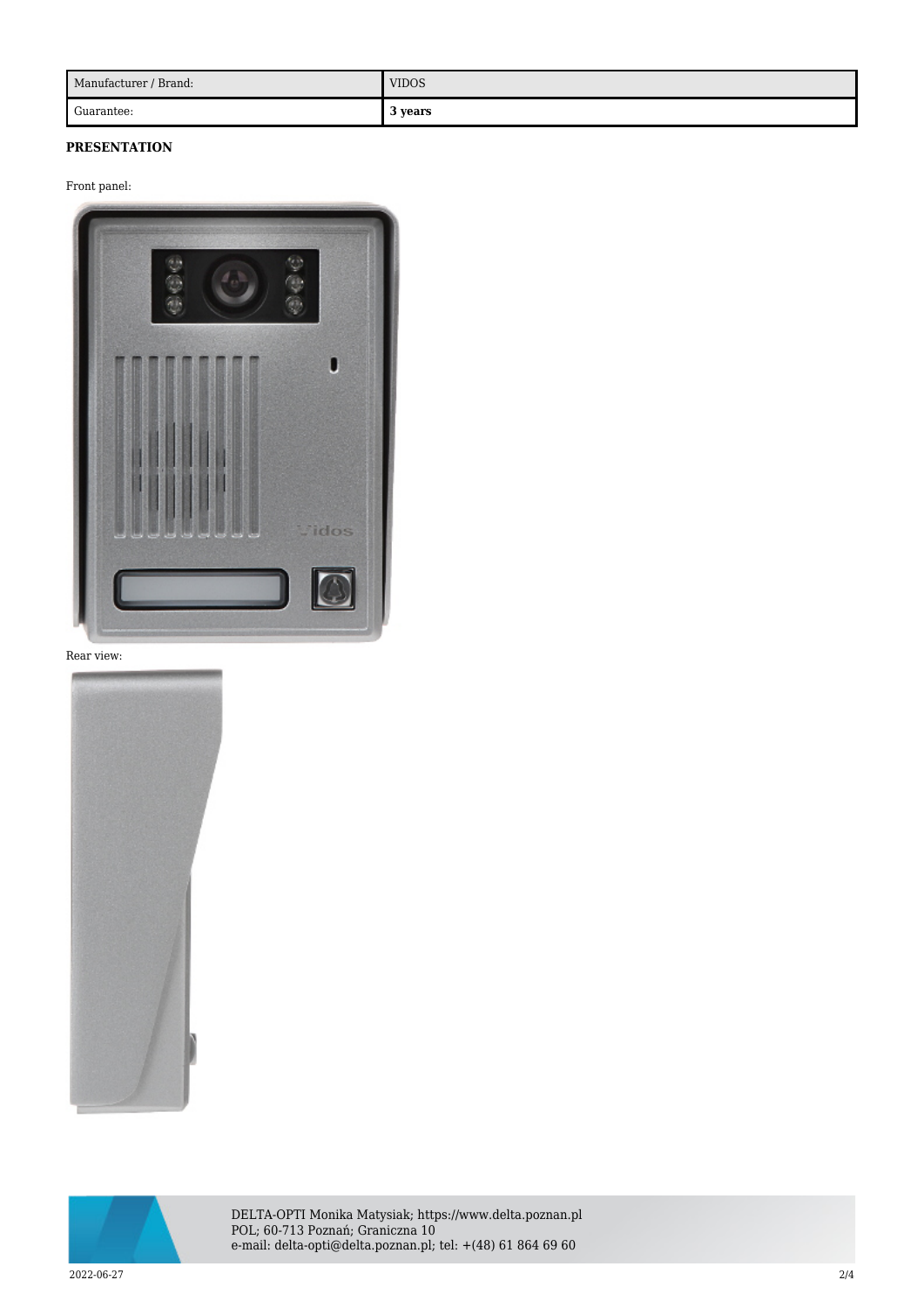

Internal view of the housing:



Connectors:



DELTA-OPTI Monika Matysiak; https://www.delta.poznan.pl POL; 60-713 Poznań; Graniczna 10 e-mail: delta-opti@delta.poznan.pl; tel: +(48) 61 864 69 60

2022-06-27 3/4